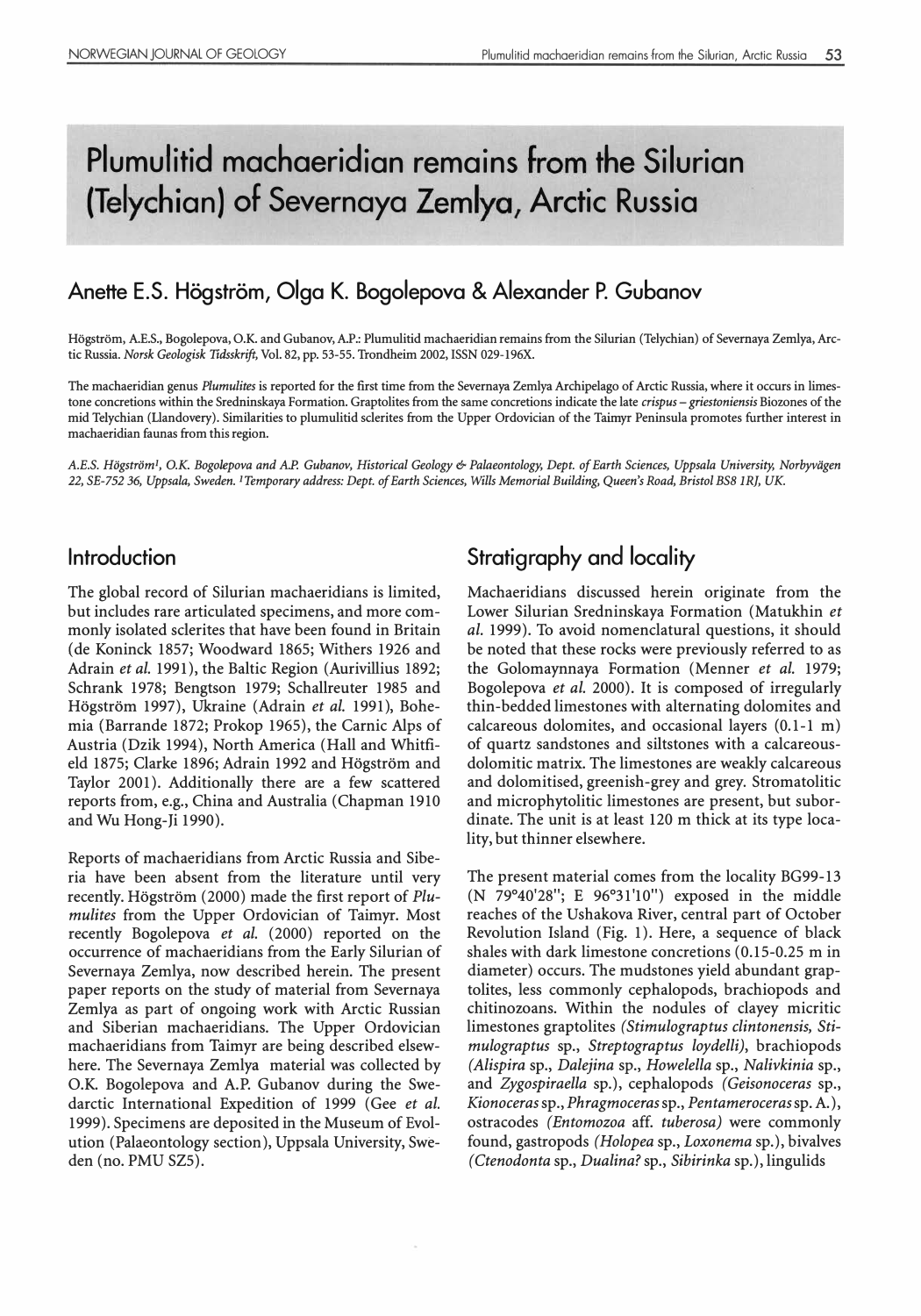

Fig. 1. (A) Generalised map of the October Revolution Island showing location of section BG99-13, Ushakova River, and (B) the machaeridian-bearing part of the Sredninskaya Formation, Llandovery, Silurian.



Fig. 2. Guter left sclerite of Plumulites sp. (PMU SZS) with inflections  $i_1$ - $i_3$  marked,  $\times$ 12.

and algae only rarely. The graptolites provide firm evidence for the age of these strata, indicating a level between the upper part of the *crispus* and the *griestoniensis* Biozone (Bogolepova et al. 2000).

## Systematic Palaeontology

Class Machaeridia Withers, 1926 See Adrain et al. (1991) for the definition and usage of inflections when describing machaeridian sclerites. Order Turrilepadomorpha Pilsbry, 1916 Family Plumulitidae Jell, 1979 Genus Plumulites Barrande, 1872 Plumulites sp. Fig.2 Description. - PMU SZ5, outer left sclerite, length  $(L)$  =

3.5 mm, width  $(W) = 2.4$  mm. Rugae widely spaced, total no 12-13. Inflections:  $i_1$ - $i_3$  present: median inflection i<sub>2</sub> only slightly expressed. Along  $i_1$  a distinct ridge is expressed. Acute curved apical region. Two additional sclerite fragments consisting of the apical regions of similar sclerites.

Occurrence. - Locality BG99-13, Ushakova River, central part of October Revolution Island, Severnaya Zemlya, Russia. Telychian, Llandovery, Silurian.

Remarks. - The present material is very similar to Upper Ordovician Plumulites sp. from the Taimyr Peninsula, occurring primarily with disarticulated trilobites on bedding planes of carbonate layers within a dark graptolitic shale. Also, both the material from Taimyr and the present find are similar to Plumulites scoticus, Etheridge, 1878, from the Upper Ordovician of Scotland, but appear to differ primarily in the appearance of the ridge along  $i_1$  and inflection  $i_2$ . But a more complete evaluation of the apparent differences between P. scoticus, the Taimyr material and this material is necessary before firm conclusions can be reached on the possible relationship between them.

Additionally, the single complete sclerite leads to somewhat uncertain comparisons with the Taimyr material. However, the present similarities to outer sclerites from Taimyr and especially the additional ridge along  $i_1$  (Fig. 2) still suggest that they may be conspecific. Whereas the material from Taimyr (as well as P. scoticus) is of upper Ordovician age the material described herein is of lower Silurian (Telychian) age. This possible transgression of the Ordovician- Silurian boundary might be a true pattern, and with further studies and interpretations of the Taimyr faunal assemblages the overall picture of Arctic Russian and Siberian machaeridian faunas will become clearer. The undoubted value of the present find lies in the geographical and stratigraphical expansion of machaeridian faunas in this area and will, together with material from Taimyr, constitute a large increase in the known global distribution of machaeridians.

Acknowledgements. - OKB received support from EUROPROBE (through the Swedish Royal Academy of Science) during the course of this work. Field work on Severnaya Zemlya (1999) was funded by the Swedish Polar Research Secretariat.